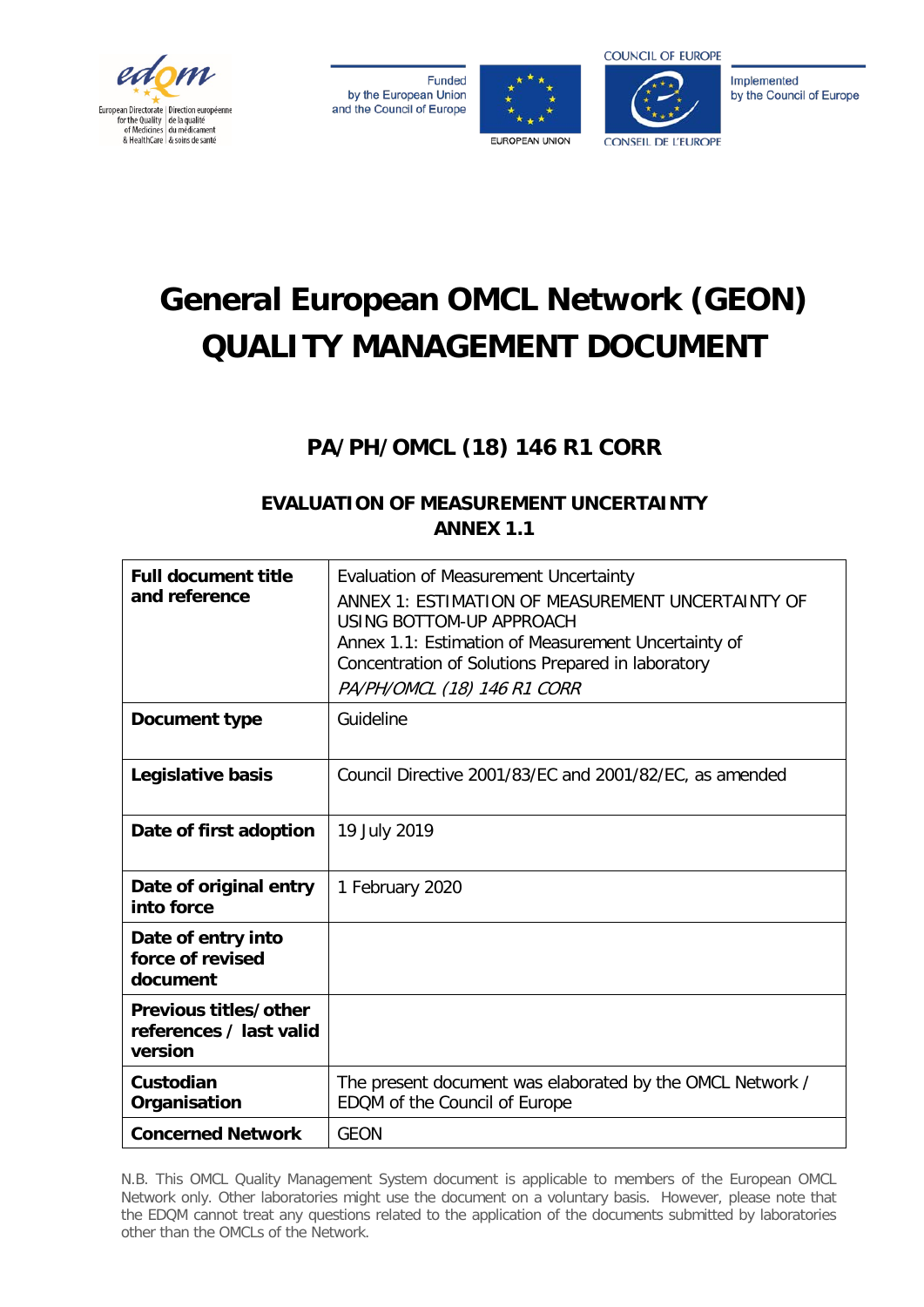## **Annex 1 to Guideline "Evaluation of Measurement Uncertainty"**  PA/PH/OMCL (18) 145 (in its current version)

## **Estimation of measurement uncertainty of using Bottom-up approach**

When measurand y (*output*) is determined from *input variables*  $x_1, x_2, ..., x_n$  through a functional relationship, i.e.,  $y = f(x)$ , then uncertainties in the x's will propagate through the calculation to an uncertainty in y. Combination of the standard uncertainties ( $u(x)$ ) for each of the input variables gives a combined standard uncertainty  $(u_c(y))$  using the appropriate mathematical rule. Usually, the input variables have no relationship with each other, except through their functional relationship which defines the measurand y. However, if there is any correlation between any components then it has to be taken into account by determining the covariance. Bottom up estimation of uncertainty involves estimation of each uncertainty components prior to the calculation of the overall or combined uncertainty. Uncertainty can arise from many possible sources, for which the individual contribution may be needed to be treated individually. In estimation of overall uncertainty it may be necessary to treat each source separately to obtain the individual contribution. When uncertainty is expressed as standard deviation, the uncertainty will be referred as standard uncertainty. Each component to the uncertainty budget should be estimated. However, only a small number of the components contribute significantly to the overall uncertainty. Therefore, it is left to the scientific judgement of the laboratory to decide to consider or not the minor components in the final uncertainty budget. It is typically accepted that components having a value of lower than one third of the major component may be disregarded [1].

Three examples of uncertainty estimation using the bottom-up approach will be given in the present annex and annexes 1.2 and 1.3.

## **Annex 1.1 Estimation of the measurement uncertainty of concentration of solutions prepared in laboratory**

## **Example: Estimation of the measurement uncertainty for determination of concentration of Thyrotropin Releasing Hormone (TRH) in a solution**

This example can be regarded as a stand-alone example, or as part of a more complex estimation, such as the estimation of content of Thyrotropin Releasing Hormone Thyrotropin Releasing Hormone (L-Pyroglutamyl-L-Histidyl-L-Prolinamide, TRH) in a product, for which this standard solution was prepared and used in the quantitation.

#### **1. Description of the analytical procedure (Preparation of solutions):**

#### Preparation of stock solution of TRH

Stock solution is prepared by dissolving 19.5 mg (accurate mass) of Thyrotropin Releasing Hormone certified reference substance in 500 mL volumetric flask (0.105 mM).

#### Preparation of final solution of TRH

Final solution of TRH (0.0105 mM) is prepared by transferring 10.0 mL of TRH stock solution to a 100 mL volumetric flask and diluting with water up to 100 mL (0.0105 mM).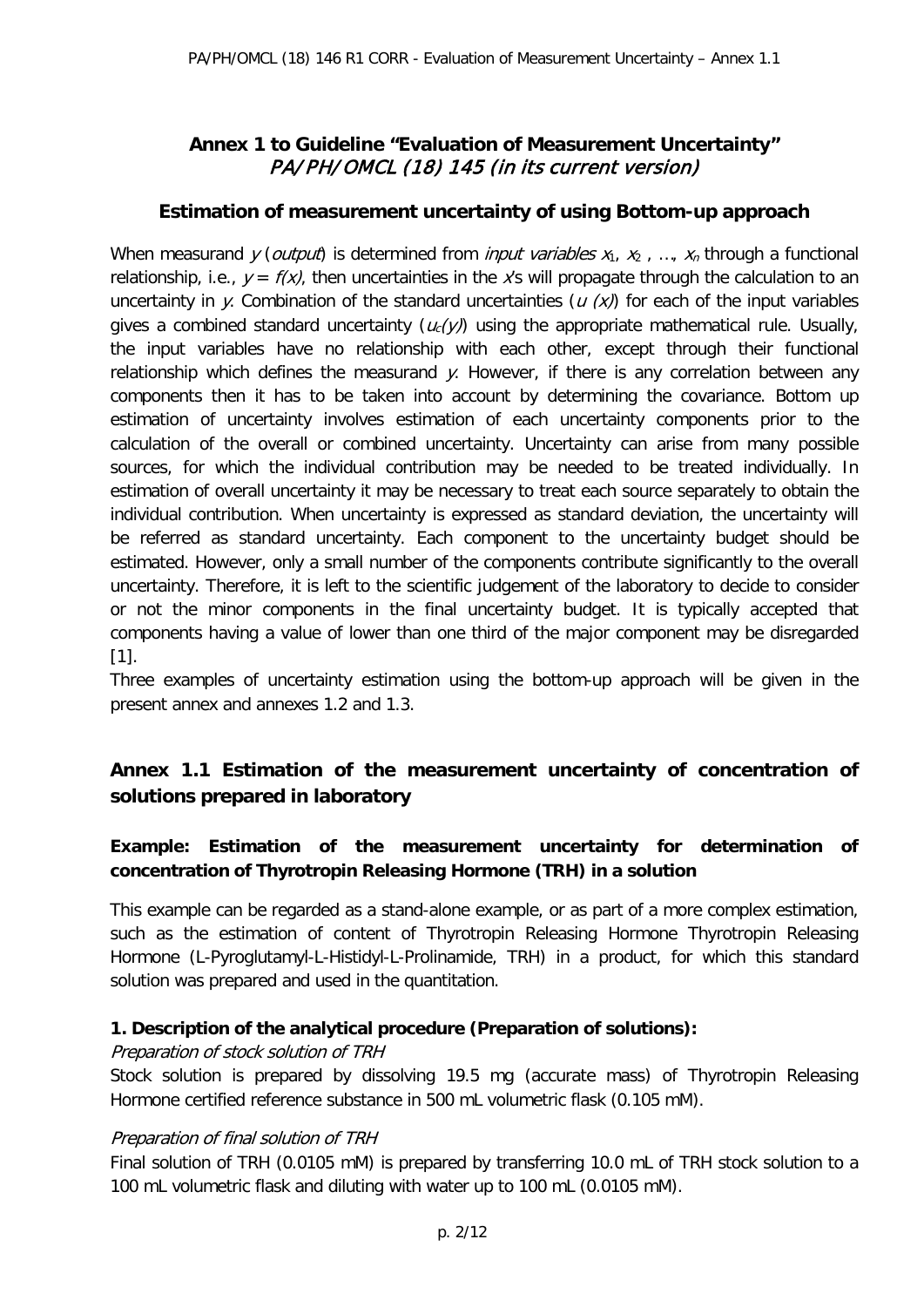## **2. Estimation of the measurement uncertainty**

## **2.1 Step 1. Specification of a measurand**

The measurand is the concentration of TRH in the solution, expressed as mol/L, calculated by following formula:

$$
C \text{ (mol/L)} = \frac{m \cdot P_{TRH} \cdot 10}{M \cdot 500 \cdot 100}
$$

Where:

 $m$ : mass (mg) of the Thyrotropin Releasing Hormone certified reference substance, used for preparation of the stock solution

 $P_{TRH}$ : purity of the TRH

M: molar mass of TRH (g/mol)

500, 100: Dilution volumes (mL) of stock solution and final solution, respectively

10: Volume of the stock solution used for dilution (mL)

## **2.2 Step 2. Identification of uncertainty contributors**

Each of the parameters that affect the value of the measurand are shown as a cause and effect diagram (Fig. 1)



Fig. 1 Cause and effect diagram for determination of TRH concentration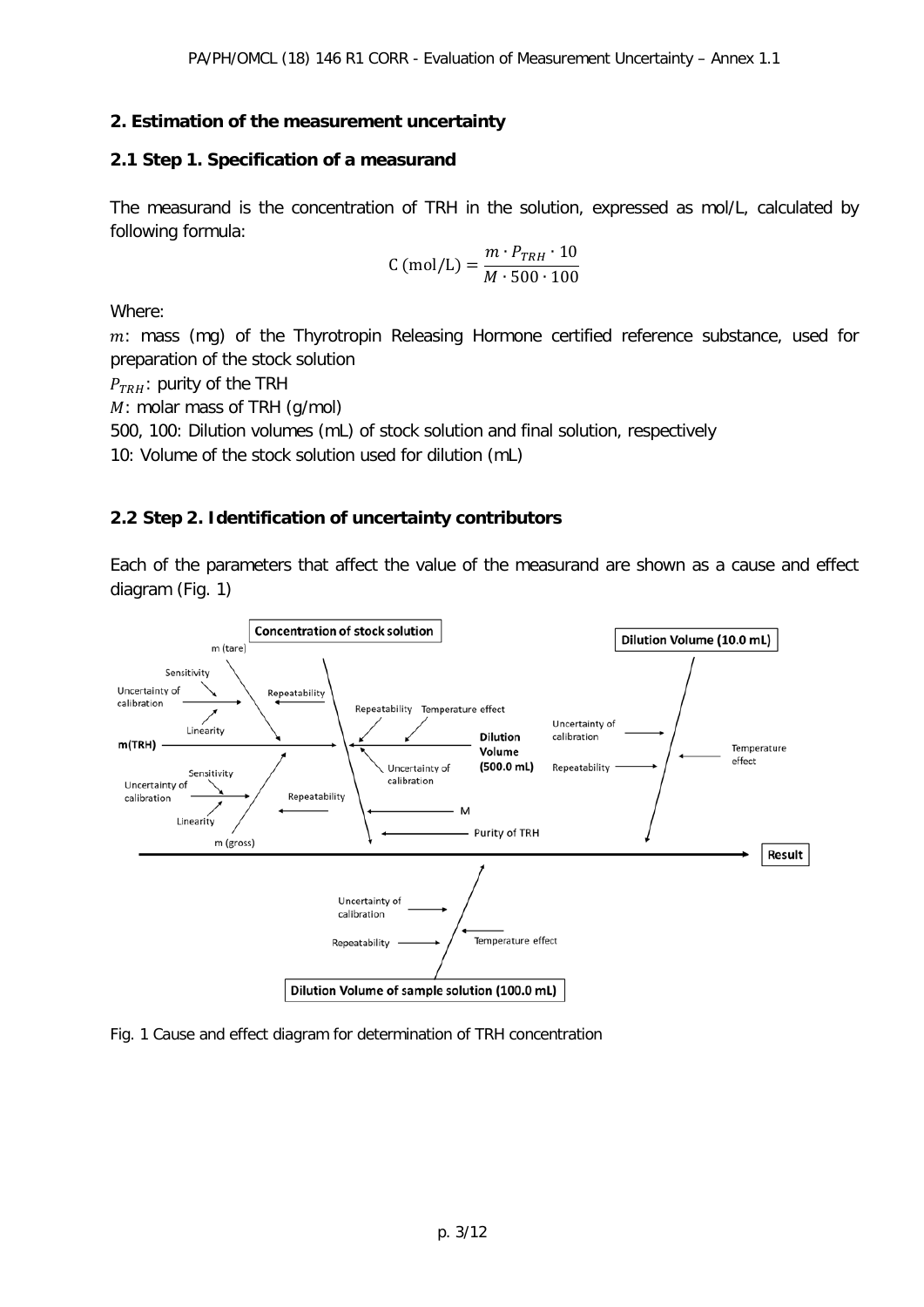#### **2.3 Step 3. Quantification of uncertainty components**

#### **2.3.1 Component 1: Concentration of stock solution**

#### **2.3.1.1** Uncertainty of the mass of TRH

The purpose is to provide an estimate of uncertainty of the weighed amount of (TRH) in container by the weigh-by-difference method (data are given in Table 1).

Table 1 Weighing records

| Mass of TRH $+$ container | 36.6 mg          |
|---------------------------|------------------|
| Mass of container         | $17.1 \text{mg}$ |
| Mass of THR               | 19.5 mg          |

As the weighing process is performed by mass difference, each of the two weighings is subject to run-to-run variability and to the uncertainty in calibration of the balance. The calibration itself has two possible uncertainty sources: the sensitivity and the linearity of the calibration function.

#### Uncertainty in calibration of the balance

The external calibration of the balance states that the maximum difference from the actual mass on the scale pan and the reading of the scale is within  $\pm$  0.08 mg at level of confidence of approximately 95%, i.e.,  $k = 2$  following a normal distribution.

$$
u(bcal) = \frac{0.08 \, mg}{2} = 0.04 \, mg
$$

#### Sensitivity

Since the two consecutive masses were done using the same balance over a short period of time, the sensitivity of the balance is neglected. [1, 2].

## Uncertainty of measurement of the balance (balance usage) taken from repeated weighings (repeatability)

Weigh-to-weigh variability, 0.09902 mg, was estimated by means of a Shewhart control chart [3].

$$
u(brep) = 0.09902 \text{ mg}
$$

Calculation of the Standard Uncertainty in Weighing Process,  $u(mass)$ :

$$
u(mass) = \sqrt{2 \cdot u(bcal)^2 + u(brep)^2} = \sqrt{2 \cdot (0.040)^2 + (0.09902)^2} = 0.11402 \text{ mg}
$$

It has been conventionally assumed that the  $u(bcal)$  has to be taken into account twice because of two weighings involved (the tare and the gross mass) as each is an independent observation and the linearity effects are not correlated [1]. It has been conventionally assumed  $u(brep)$  is to be counted only once [4].

The relative standard uncertainty of measurement of the mass of the standard substance is:

$$
\frac{u(m_{st})}{(m_{st})} = \frac{0.11402 mg}{19.5 mg} = 0.00585
$$

p. 4/12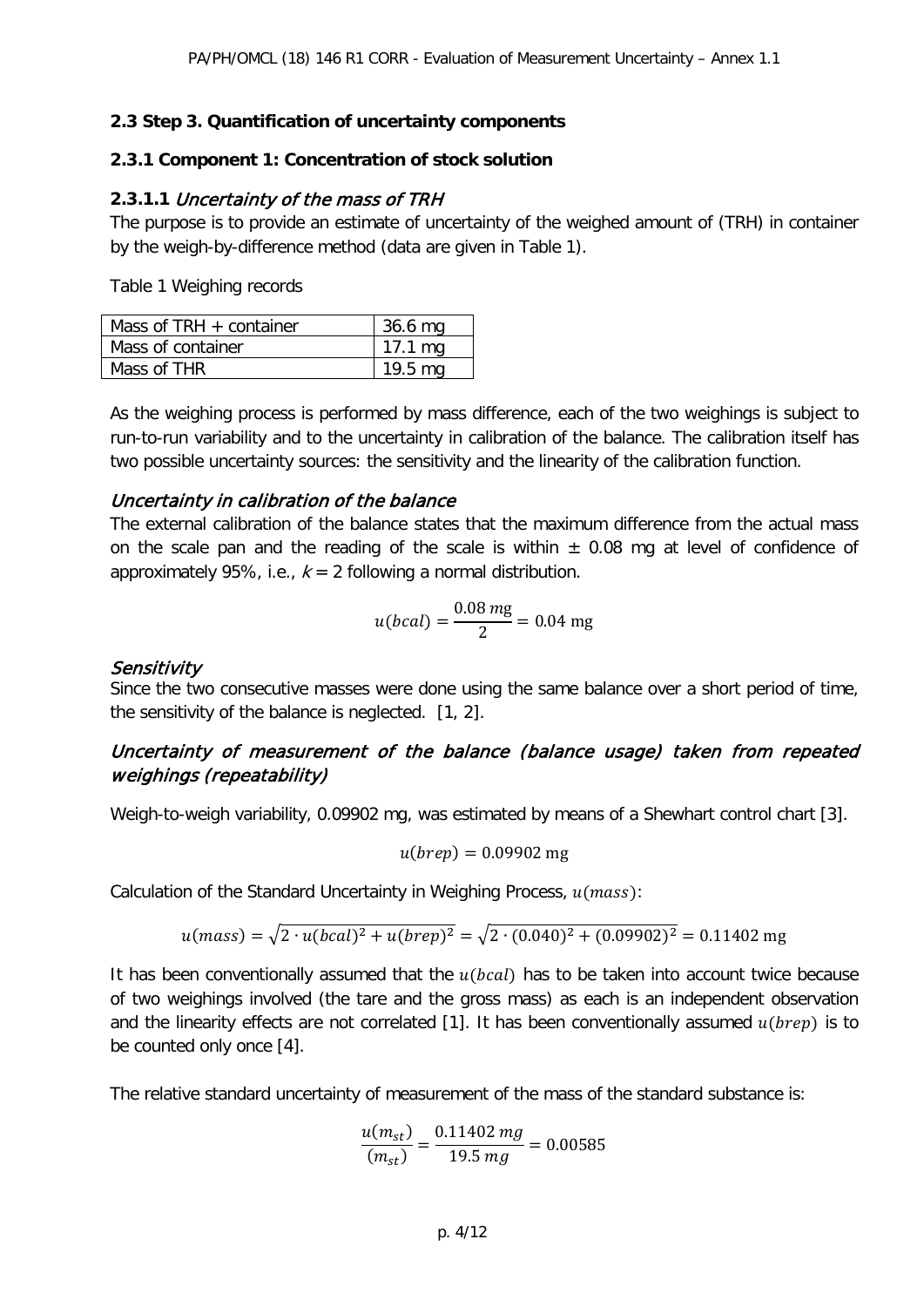#### **2.3.1.2** Purity of TRH

The supplier quotes the purity of TRH in the certificate of analysis as  $97\% \pm 3\%$ , without information on level of confidence and distribution.

In case of purity a rectangular distribution is assumed [1], so the uncertainty of the purity was divided by square root of 3 to obtain the standard uncertainty  $u(P_{TRH})$  as:

$$
u(P_{\text{TRH}}) = \frac{3\,\%}{\sqrt{3}} = 1.73\,\%
$$

The relative standard uncertainty of measurement of the purity of TRH is:

$$
\frac{u(\text{Pst})}{(\text{Pst})} = \frac{1.73 \text{ %}}{97 \text{ %}} = 0.0178
$$

#### **Calculation of standard Uncertainty for mass of TRH:**

Table 2 provides summary of the calculated values for uncertainties for the weighing process.

Table 2 Summary of Values of Uncertainties for the mass of TRH:

| <b>Description</b> | Value x           | U(X)                 | u(x)/x  |
|--------------------|-------------------|----------------------|---------|
| Purity of TRH      | 97%               | 1.73%                | 0.0178  |
| Mass of TRH        | $19.5 \text{ ma}$ | $0.11402 \text{ mg}$ | 0.00585 |

$$
\frac{u(mTRH)}{m_{TRH}} = \sqrt{(0.0178)^2 + (0.00585)^2} = 0.0187
$$

The uncertainty must be calculated in the same unit, i.e., mg, as the result.

 $u(mTRH) = 0.0187 \cdot 19.5$  mg = 0.3654 mg

#### **2.3.1.3** Uncertainty of the dilution volume of the standard solution

#### Volume Calibration

According to the manufacturer certificate, the uncertainty of measurement of the volumetric flask is stated as 500.0 mL  $\pm$  0.12 mL, at a temperature of 20 °C, without any information regarding the level of confidence or distribution. A triangular distribution is assumed, because the actual volume is more likely to be at the center than at the extremes of the range [1].

Therefore the uncertainty of the calibration of volume is:

$$
u(Vcal) = \frac{0.12}{\sqrt{6}} = 0.05 \, mL
$$

#### Repeatability of the Volume Measurements (run-to-run variation)

A series of ten fill-and-weigh exercises on the volumetric flask (500 mL) presented a standard deviation of 0.03 mL. This value is to be used in the final calculation directly.

$$
u(Vrep) = 0.03\ mL
$$

$$
p.\;5/12
$$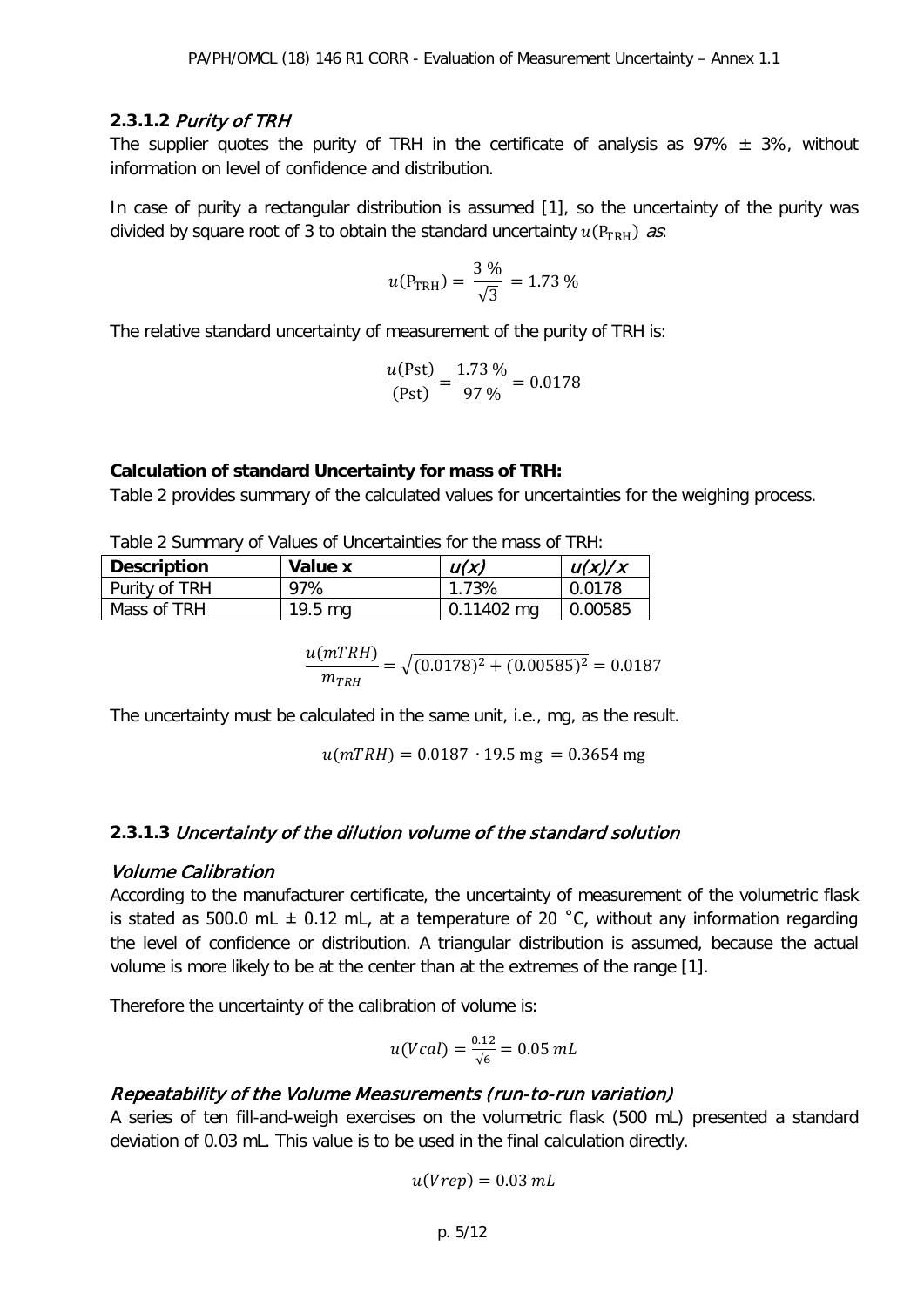#### Temperature Effect

The volumetric flask has been calibrated at 20°C whereas the laboratory temperature varies between 16 °C and 24 °C (20 °C  $\pm$  4 °C). The uncertainty from this effect is calculated for the target volume (500 mL) from the estimate of temperature variation and the coefficient of volume expansion, i.e. 0.00021 per  $1^{\circ}$ C [1, 2].

Volume expansion = 500 mL ⋅  $4^{\circ}$ C ⋅  $\frac{0.00021}{1^{\circ}$  = 0.420 mL

Assuming rectangular distribution, the uncertainty for temperature variation is:

$$
u(VT) = \frac{0.420}{\sqrt{3}} = 0.2425 \, mL
$$

**Calculation of the Standard Uncertainty of dilution volume of the stock solution**  u(Vstock).

$$
u(Vstock) = \sqrt{u(Vcal)^2 + u(Vrep)^2 + u(VT)^2}
$$

$$
u(Vstock) = \sqrt{0.05^2 + 0.03^2 + 0.2425^2} = 0.249 \text{ mL}
$$

The relative standard uncertainty of dilution volume of the standard solution is:

$$
\frac{u(Vst)}{(Vst)} = \frac{0.249 \text{ mL}}{500.0 \text{ mL}} = 0.0005
$$

#### Calculation of standard uncertainty for Preparation of Stock solution

Table 3 provides summary of the calculated values for uncertainties for the preparation of stock solution.

Table 3 Summary of values of uncertainties for preparation of stock solution

| <b>Description</b> | Value x           | u(x)        | u(x)/x |
|--------------------|-------------------|-------------|--------|
| Mass of TRH        | $19.5 \text{ ma}$ | $0.3654$ mg | 0.0187 |
| Dilution Volume    | 500 mL            | $0.249$ ml  | 0.0005 |

Considering uncertainties in weighing and volume preparation the standard uncertainty of preparation of the stock solution is:

$$
\frac{u(Cstock)}{C_{stock}} = \sqrt{(0.0187)^2 + (0.0005)^2} = 0.0187
$$

The concentration of stock solution is calculated as:

$$
C_{stock} = \frac{m_{st} \cdot P_{st}}{100} = \frac{19.5 \text{ mg} \cdot 0.97}{500 \text{ mL}} = 0.038 \text{ mg/mL} = 0.038 \text{ g/L}
$$

The uncertainty of the concentration of the stock solution is:

$$
u(\mathcal{C}stock) = C_{stock} \cdot 0.0187 = 0.038 \cdot 0.0187 = 0.0007 \, g/L
$$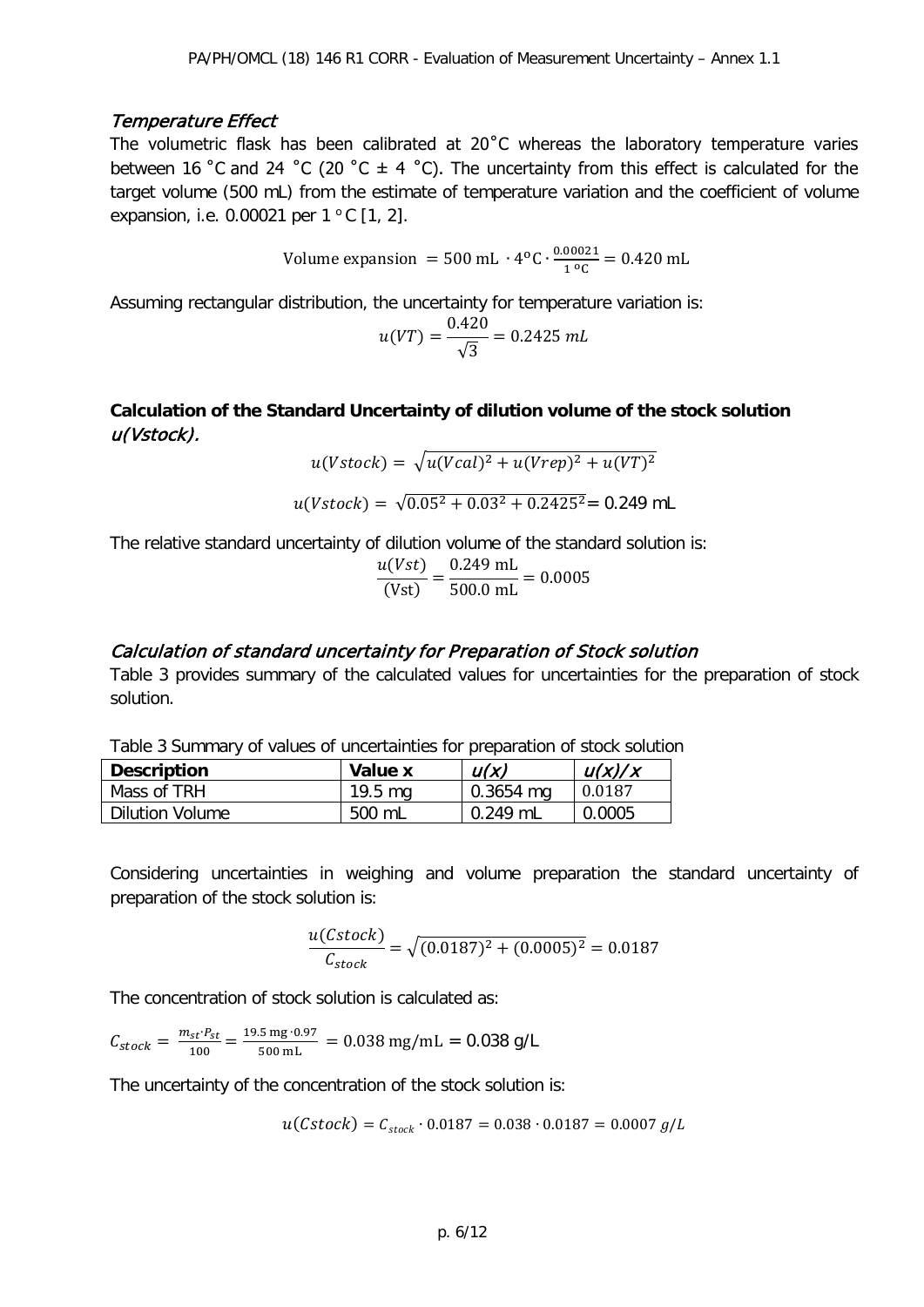#### **2.3.1.4** Uncertainty of Conversion of TRH concentration from g/L to mol/L

Table 4 provides standard atomic weights and their quoted uncertainties for the constituent elements of TRH  $(C_{16}H_{22}N_6O_4)$  [5].

|  | Table 4 Standard atomic weights and quoted uncertainties for the constituent elements of TRH |
|--|----------------------------------------------------------------------------------------------|
|--|----------------------------------------------------------------------------------------------|

| <b>Element</b> | <b>Standard</b> | Quoted      | <b>Standard</b>    |
|----------------|-----------------|-------------|--------------------|
|                | <b>Atomic</b>   | Uncertainty | <b>Uncertainty</b> |
|                | Weight          | u(e)        | $u(e)/3^{1/2}$     |
| Carbon C       | 12.0106         | ± 0.001     | 0.0006             |
| Oxygen O       | 15.9994         | ± 0.00037   | 0.00021            |
| Hydrogen H     | 1.007975        | ± 0.000135  | 0.000078           |
| Nitrogen N     | 14.00674        | ± 0.00042   | 0.000245           |

The molar mass of TRH is:

$$
M_{TRH} = 16 \cdot 12.0106 + 22 \cdot 1.007975 + 6 \cdot 14.00674 + 4 \cdot 15.9994 = 362.38309 \text{ g/mol}
$$

The standard uncertainty of molar mass of TRH is:

$$
u(M_{TRH}) = \sqrt{16 \cdot 0.0006^2 + 22 \cdot 0.000078^2 + 6 \cdot 0.000245^2 + 4 \cdot 0.00021^2} = 0.02536 \text{ g/mol}
$$

The relative standard uncertainty of molar mass of TRH is:

$$
\frac{u(M_{TRH})}{M_{TRH}} = \frac{0.02536 \text{ g/mol}}{362.38309 \text{ g/mol}} = 0.000007
$$

The concentration is converted to mol/L:

$$
C_{TRH(\frac{mol}{L})} = \frac{C_{TRH(\frac{g}{L})}}{M_{WTRH}} = \frac{0.038}{362.38309} = 0.000105 \frac{\text{mol}}{\text{L}} = 0.105 \text{ mmol/L}
$$

#### Calculation of standard uncertainty for conversion of TRH concentration

Table 5 provides summary of the calculated values for uncertainties for the Molar mass and concertation of TRH.

| Quantity             | Value $(x)$    | U(X)            | u(x)/x   |
|----------------------|----------------|-----------------|----------|
| Concentration of TRH | $0.038$ g/L    | 0.0007<br>_a/L  | 0.0184   |
| Molar mass of TRH    | 362.3839 g/mol | $0.00189$ g/mol | 0.000005 |

Table 5 Uncertainty of the conversion of TRH concentration

Considering uncertainty of calculation of concentration of TRH and uncertainty of molar mass of TRH, the standard uncertainty of conversion of TRH concentration:

$$
\frac{u(C_{TRH})}{C_{TRH}} = \sqrt{(0.0184)^2 + (0.000005)^2} = 0.0184
$$

The uncertainty of the concentration of the TRH in stock solution (mmol/L) is:

 $u(C_{TRH}) = C_{TRH} \cdot 0.0184 = 0.105 \cdot 0.0184 = 0.001932$  mmol/L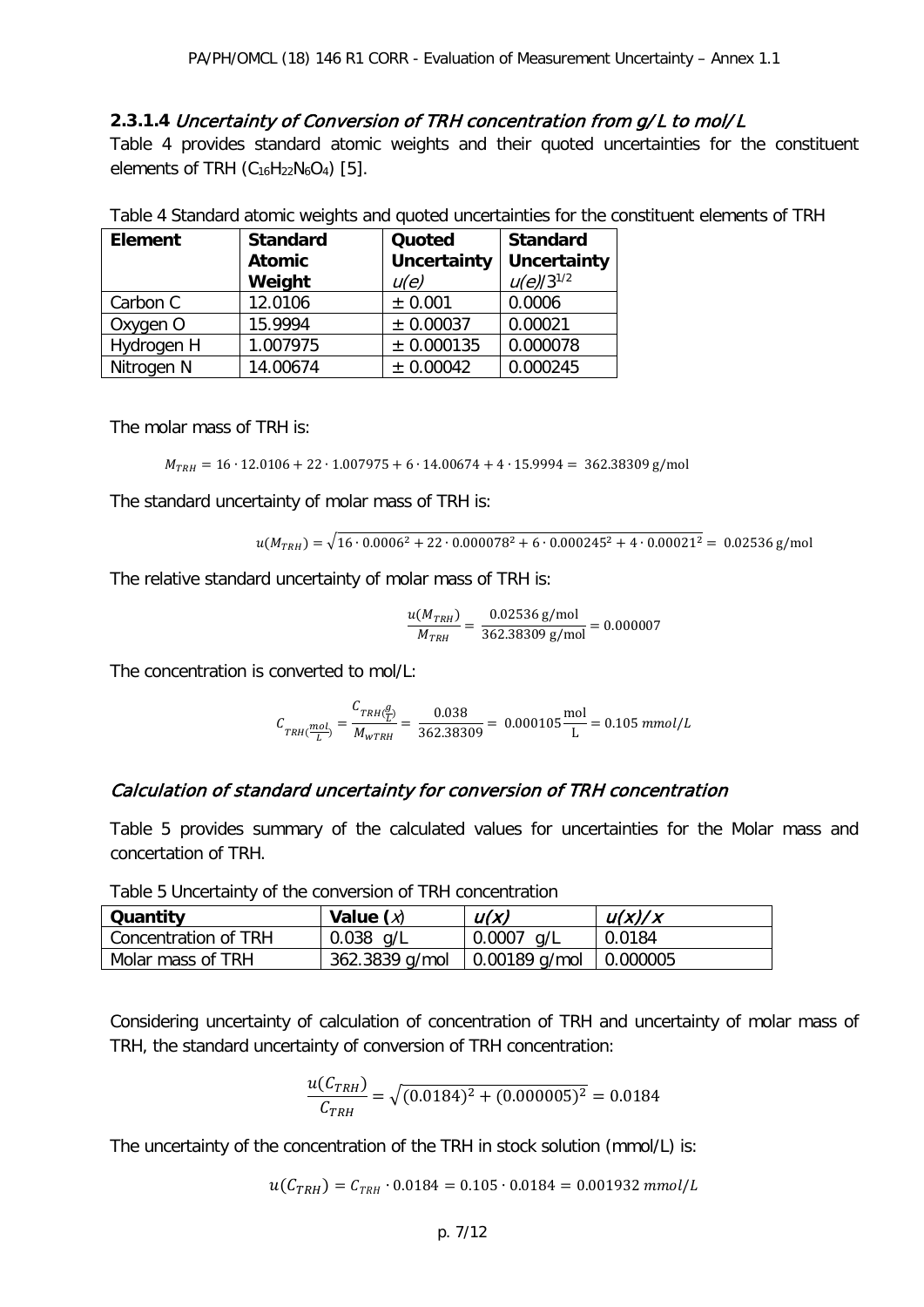#### **2.3.2 Component 2: Preparation of final solution of TRH**

#### **2.3.2.1** Uncertainty of the dilution volume of the sample solution

#### Volume calibration

According to the manufacturer certificate, the uncertainty of measurement of the 10 mL pipette is 0.04 mL and for volumetric flask of 100.0 mL the uncertainty of measurement is  $\pm$  0.1 mL, at a temperature of 20 °C, without any information regarding the level of confidence or distribution. A triangular distribution is assumed, because the actual volume is more likely to be at the center than at the extremes of the range [1]. Therefore the uncertainties in calibration of volume are:

$$
u(VpipetteCal) = \frac{0.04}{\sqrt{6}} = 0.0163 mL
$$

$$
u(VflaskCal) = \frac{0.1}{\sqrt{6}} = 0.0408 mL
$$

#### Repeatability of the volume measurements

Two series of ten fill -and-weigh exercises on the volumetric flasks present standard deviations of 0.012 and 0.010 mL for the 10 mL pipette and 100 mL volumetric flaks, respectively, to be used in the final calculation directly.

$$
u(VpipetteRep) = 0.012 mL
$$

$$
u(VflaskRep) = 0.010 mL
$$

#### **2.3.2.2** Temperature effect

The volumetric flasks have been calibrated at 20<sup>°</sup>C, whereas the laboratory temperature varies between 16 °C and 24 °C (20 °C  $\pm$  4 °C). The uncertainty from this effect is calculated for the target volume (10 mL and 100 mL) from the estimate of temperature variation and the coefficient of volume expansion, i.e. 0.00021 per 1  $^{\circ}$ C [1, 2].

Volume expansion(pipette) = 10 mL · 4 °C 
$$
\cdot \frac{0.00021}{1 °C}
$$
 = 0.0084 mL  
Volume expansion (flask) = 100 mL · 4 °C  $\cdot \frac{0.00021}{1 °C}$  = 0.084 mL

Assuming rectangular distribution, the uncertainty for temperature variations for pipette and volumetric flask are:

$$
u(Vpipetter) = \frac{0.0084}{\sqrt{3}} = 0.00485 \text{ mL}
$$

$$
u(VflaskT) = \frac{0.084}{\sqrt{3}} = 0.0485 \text{ mL}
$$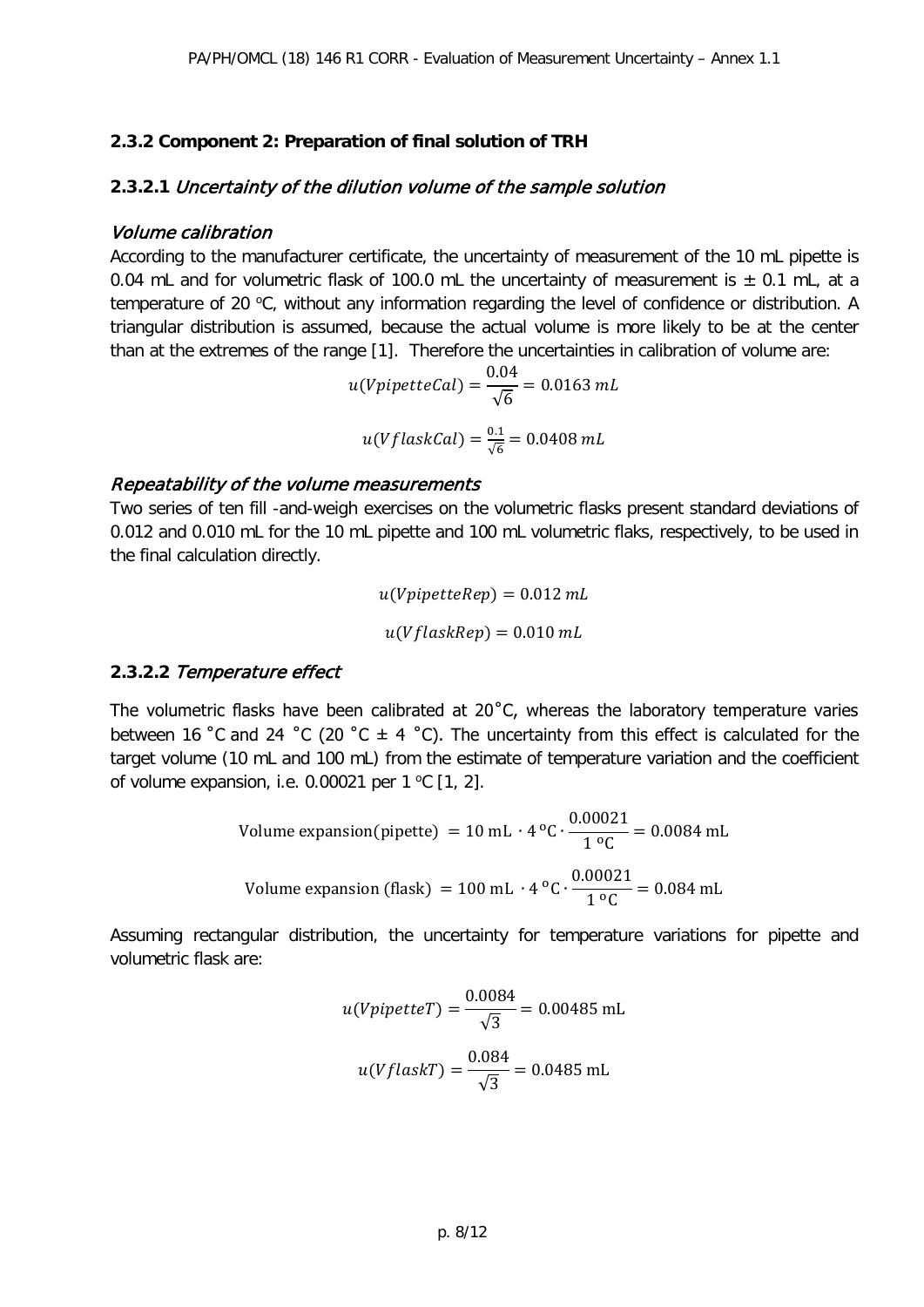#### **Calculation of the Standard Uncertainty of the dilution volume**

$$
u(Vpipette) = \sqrt{u(VpipetteCal)^2 + u(VpipetteRep)^2 + u(VpipetteT)^2}
$$
  

$$
u(Vpipette) = \sqrt{0.0163^2 + 0.012^2 + 0.00485^2} = 0.02081 \text{ mL}
$$
  

$$
u(Vflask) = \sqrt{u(VflaskCal)^2 + u(VflaskRep)^2 + u(VpipetteT)^2}
$$
  

$$
u(Vflask) = \sqrt{0.0408^2 + 0.01 + 0.0485^2} = 0.06416 \text{ mL}
$$

The relative standard uncertainties of the dilution volume are:

$$
\frac{u(V_{pipette})}{V_{pipette}} = \frac{0.02081 \text{ mL}}{10 \text{ mL}} = 0.002081
$$

$$
\frac{u(V_{flask})}{V_{flask}} = \frac{0.06416 \text{ mL}}{100 \text{ mL}} = 0.0006416
$$

**2.4 Step 4. Calculation of combined standard uncertainty and expanded uncertainty**  Combined standard uncertainty is calculated as:

$$
\frac{u_c}{C_{TRHfinal}} = \sqrt{\frac{u(C_{TRH})}{C_{TRH}})^2 + \frac{u(V_{pipette})}{V_{pipette}})^2 + \frac{u(V_{flask})}{V_{flask}}^2}
$$
\n
$$
\frac{u_c}{C_{TRHfinal}} = \sqrt{(0.0184)^2 + (0.002081)^2 + (0.0006416)^2} = 0.0185
$$

 $u_c = 0.0185 \cdot 0.0105 = 0.000195$  mmol/L

The uncertainty contribution of TRH molar mass to the overall uncertainty is insignificant, therefore it can be neglected.

Expanded uncertainty ( $k = 2$ , approximately 95% level of confidence) is:

 $U = 2 \cdot u_c = 0.0004$  mmol/L

#### **2.5 Reporting of result**

The result is expressed as:

 $C(TRH) = 0.0105$  mmol/L  $\pm$  0.0004 mmol/L (approximately 95% level of confidence)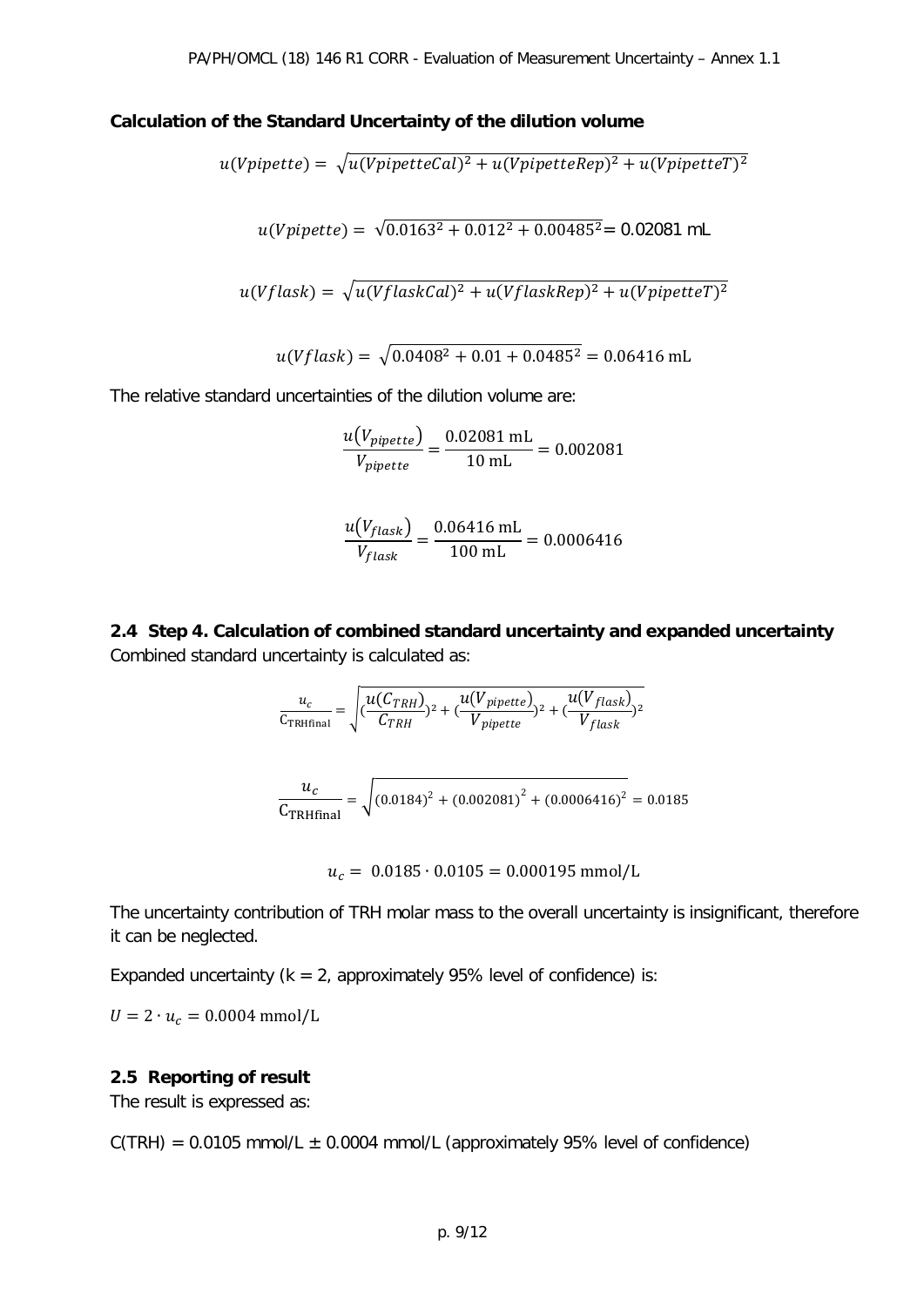#### **3. Estimation of the combined uncertainty using spreadsheet approach**

The uncertainty of the final concentration of TRH solution can also be estimated by applying the spreadsheet approach (Table 6 and Table 7). This approach summarizes the relationship between all of the variables that have impact on the uncertainty of the concentration of TRH:

$$
C \text{ (mol/L)} = \frac{m \cdot P_{TRH} \cdot 10}{M \cdot 500 \cdot 100}
$$

The following equation is used for the calculation of the combined uncertainty:

$$
u_c=\sqrt{\left[\left(\frac{\delta C_{TRH}}{\delta mass}\right)^2\cdot u^2 (mass)+\left(\frac{\delta C_{TRH}}{\delta Purity}\right)^2\cdot u^2 (Purity)+\left(\frac{\delta C_{TRH}}{\delta M}\right)^2\cdot u^2 (M)+\left(\frac{\delta C_{TRH}}{\delta V_{soomL}}\right)^2 u^2 (V_{soomL})+\left(\frac{\delta C_{TRH}}{\delta V_{100ml}}\right)^2 u^2 (V_{100ml})+\left(\frac{\delta C_{TRH}}{\delta V_{100ml}}\right)^2 u^2 (W_{100ml})}{\left(\frac{\delta V_{100ml}}{\delta V_{100ml}}\right)^2 u^2 (M_{100ml})}
$$

where, partial derivative  $(\frac{\delta C_{TRH}}{\delta x_i})$ , *i.e.* sensitivity coefficient, is a measure of the sensitivity of the TRH concentration to any changes in the input variables. However, it must be noted that the above equation neglects any correlation between the measured values. The following scheme presents a simple approach, i.e. spread sheet approach for the estimation of the combined uncertainty [1, 2, 6].

|                                   | Numerical differentiation by change of the diagonal elements with the absolute standard deviations*                                                |                                                                          |                                                                          |                                                                                                           |                                                                                       |                                                                                  |
|-----------------------------------|----------------------------------------------------------------------------------------------------------------------------------------------------|--------------------------------------------------------------------------|--------------------------------------------------------------------------|-----------------------------------------------------------------------------------------------------------|---------------------------------------------------------------------------------------|----------------------------------------------------------------------------------|
| Quantity                          | u(Mass)                                                                                                                                            | u(Purity)                                                                | u(M)                                                                     | u(V500)                                                                                                   | U(V100)                                                                               | u(V10)                                                                           |
| Mass                              | $MASS + u(Mass)$                                                                                                                                   | <b>Mass</b>                                                              | Mass                                                                     | Mass                                                                                                      | Mass                                                                                  | Mass                                                                             |
| Purity                            | Purity                                                                                                                                             | $PIRITY+$<br>u(Purity)                                                   | Purity                                                                   | Purity                                                                                                    | Purity                                                                                | Purity                                                                           |
| M                                 | M                                                                                                                                                  | M                                                                        | $M +$<br>U(M)                                                            | M                                                                                                         | M                                                                                     | M                                                                                |
| $V_{500}$ mL                      | $V500$ <sub>mL</sub>                                                                                                                               | $V500$ mL                                                                | $V500$ mL                                                                | $v500$ ML +<br>u(V500)                                                                                    | $V500$ mL                                                                             | $V_{500 \text{ mL}}$                                                             |
| $V100$ mL                         | $V100$ <sub>mL</sub>                                                                                                                               | $V100$ mL                                                                | $V100$ mL                                                                | $V100$ mL                                                                                                 | $v100$ mL +<br><i>u</i> (V100)                                                        | $V100$ <sub>mL</sub>                                                             |
| $V_{10 \text{ mL}}$               | $V_{10 \text{ mL}}$                                                                                                                                | $V_{10 \text{ mL}}$                                                      | $V_{10 \text{ mL}}$                                                      | $V_{10 \text{ mL}}$                                                                                       | $V_{10 \text{ mL}}$                                                                   | $V10$ mL+<br>U(V10)                                                              |
|                                   |                                                                                                                                                    |                                                                          |                                                                          |                                                                                                           |                                                                                       |                                                                                  |
| Result                            | $C_{TRH}$ +<br>$(\partial C_{TRH}/\partial Mass)$<br>U(MASS)                                                                                       | $C_{TRH}$ +<br>$(\partial C_{TRH} / \partial P$ urity<br>u(Purity)       | $C_{TRH}$ +<br>$(\partial C_{TRH}/\partial M)$ $u(M)$                    | $C_{TRH}$ +<br>$(\partial C_{TRH}/\partial V500)$<br>u(V500)                                              | $C_{TRH}$ +<br>$(\partial C_{TRH}/\partial V100)$<br>u(V100)                          | $C_{TRH}$ +<br>$(\partial C_{TRH}/\partial V10)$                                 |
| $\Delta C$ TRH                    | $(\partial C_{TRH} / \partial Mass)$<br>u(Mass)                                                                                                    | (ƏC <sub>TRH</sub>   ƏPurity)<br>u(Purity)                               | $(\partial C_{TRH} / \partial M)$ $U(M)$                                 | $(\partial C_{TRH} / \partial V500)$<br>u(V500)                                                           | $(\partial C_{TRH}/\partial V100)$<br>u(V100)                                         | U(V10)<br>$(\partial C_{TRH}/\partial V10)$<br>U(V10)                            |
| (AC <sub>TRH</sub> ) <sup>2</sup> | [ <i>(∂Сткн I ∂Mass</i> )<br>$\lfloor u(Mass)\rfloor^2$                                                                                            | [ <i>(∂Сткн I ∂Purity</i> )<br>$\mathcal{U}(Purity)]^2$                  | $[(\partial C_{TRH}/\partial M)]$<br>$\mathcal{U}(M)^2$                  | $[(\partial C_{TRH} / \partial V 500)]$<br>$U(V500)^2$                                                    | [ <i>(∂Сткн I ∂V100</i> )<br>$U(V100)^2$                                              | $[(\partial C_{TRH}/\partial V10)$<br>$\mathcal{U}(V10)^2$                       |
| Index                             | [ <i>(ӘСтқн I ӘMass</i> )<br>$\mu(Mass)]^2/\Sigma(\Delta C_{TRH})^2$                                                                               | [ <i>(∂Сткн I ∂Purity</i> )<br>$\mu(Purity)]^2/\Sigma(\Delta C_{TRH})^2$ | $[(\partial C_{TRH}/\partial M)]$<br>$\mu(M)^2/\Sigma(\Delta C_{TRH})^2$ | $[(\partial C_{TRH} / \partial V500)]$<br>$\mu$ (V500)] <sup>2</sup> / Σ(ΔC <sub>TRH</sub> ) <sup>2</sup> | $[(\partial C_{TRH} / \partial V100)]$<br>$U(V100)^2$ /<br>$\Sigma(\Delta C_{TRH})^2$ | $[(\partial C_{TRH}/\partial V10)$<br>$U(V10)^2$ /<br>$\Sigma(\Delta C_{TRH})^2$ |
|                                   | Index (relative contribution of each uncertainty to the combined uncertainty) = $[(\partial C_{TRH}/\partial x) U_{M}]^2/\Sigma(\Delta C_{TRH})^2$ |                                                                          | $U(C_{TRH}) = \Sigma \Delta (C_{TRH})^2]^{1/2}$                          |                                                                                                           |                                                                                       |                                                                                  |

Table 6. Components involved in the estimation of the combined uncertainty by the spread sheet approach.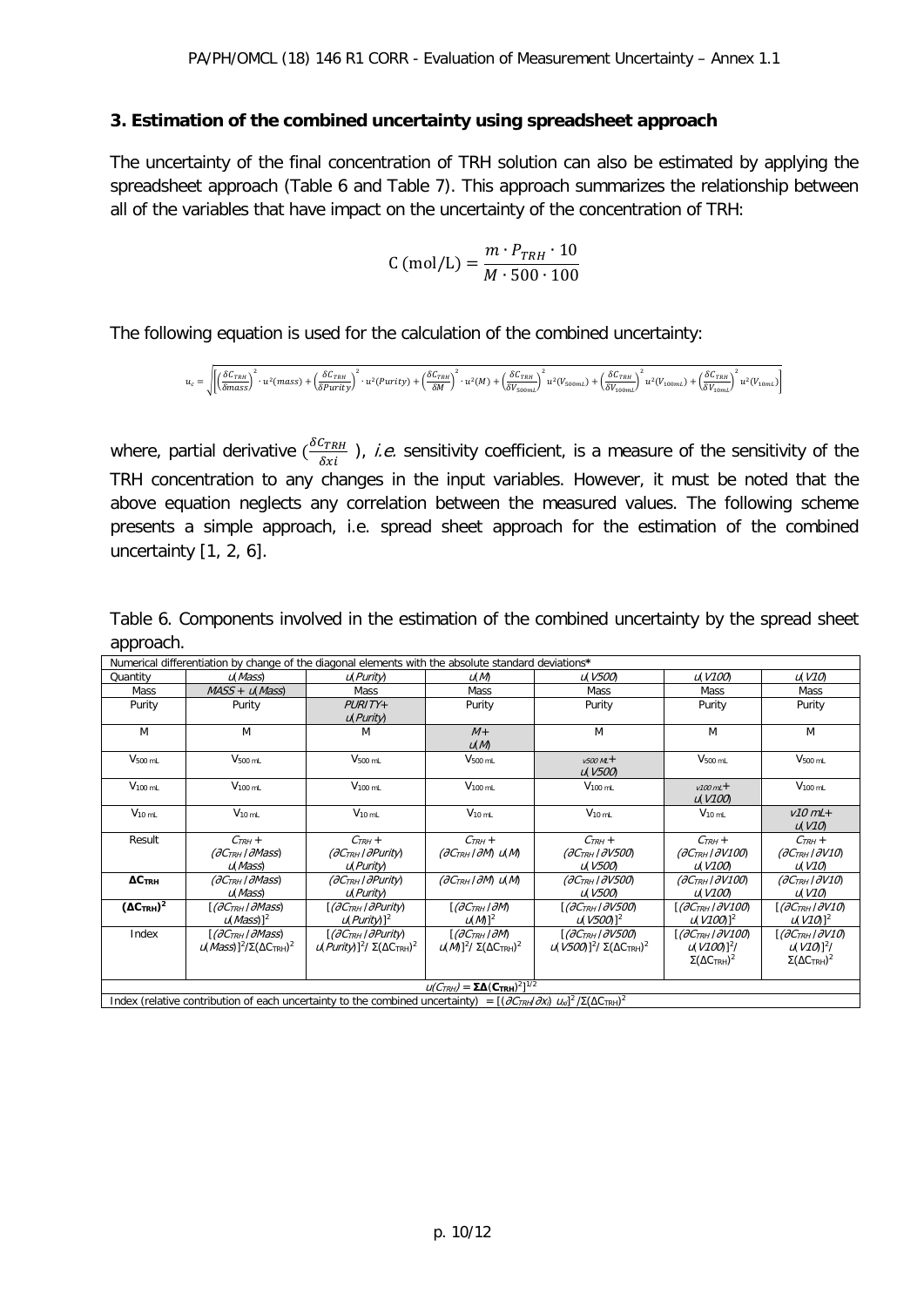|                                          | Quantity                     | <b>Value</b>                                                                                   | u(x)                  | <b>Unit</b>          |                                 |                      |              |
|------------------------------------------|------------------------------|------------------------------------------------------------------------------------------------|-----------------------|----------------------|---------------------------------|----------------------|--------------|
|                                          | Weight                       | 19.5                                                                                           | 0.1140                | mg                   |                                 |                      |              |
|                                          | $V_{500}$                    | 500                                                                                            | 0.2492                | mL                   |                                 |                      |              |
|                                          | <b>Purity</b>                | 0.97                                                                                           | 0.0173                |                      |                                 |                      |              |
|                                          | Mw                           | 362.384                                                                                        | 0.0019                | q/mol                |                                 |                      |              |
|                                          | $V_{10}$                     | 10                                                                                             | 0.0208                | m <sub>L</sub>       |                                 |                      |              |
|                                          | $V_{100}$                    | 100                                                                                            | 0.0642                | mL                   |                                 |                      |              |
|                                          |                              | C = (Weigt x Purit x 10) / (Mw x 500 x 100) = (19.5 . 0.97 . 10) /(362.3 . 500 . 100)=0.014 mM |                       |                      |                                 |                      |              |
|                                          |                              |                                                                                                |                       |                      |                                 |                      |              |
|                                          | u(x)                         | 0.114039293 0.2491987                                                                          |                       | 0.01732051           |                                 | 0.001892 0.02083715  | 0.0641768    |
|                                          | Quantity                     | Weight                                                                                         | $V_{500}$             | <b>Purity</b>        | Mw                              | $V_{10}$             | $V_{100}$    |
|                                          | Weight                       | 19.614                                                                                         | 19.5                  | 19.5                 | 19.5                            | 19.5                 | 19.5         |
|                                          | $v$ 500                      | 500                                                                                            | 500.249               | 500                  | 500                             | 500                  | 500          |
|                                          | <b>Purity</b>                | 0.97                                                                                           | 0.97                  | 0.987                | 0.97                            | 0.97                 | 0.97         |
|                                          | Mw                           | 362.384                                                                                        | 362.384               | 362.384              | 362.386                         | 362.384              | 362.384      |
|                                          | v10                          | 10                                                                                             | 10                    | 10                   | 10                              | 10.0208              | 10           |
|                                          | $v$ 100                      | 100                                                                                            | 100                   | 100                  | 100                             | 100                  | 100.064      |
|                                          | $\mathbf{C}_{\mathsf{TRH}}$  | 0.010439205 mg/L                                                                               |                       |                      |                                 |                      |              |
|                                          | C <sub>TRH</sub>             | 0.01050                                                                                        | 0.01043               | 0.01063              | 0.01044                         | 0.01046              | 0.01043      |
| $\triangle C$ <sub>TRH</sub> = ci. u(xi) |                              |                                                                                                | 0.0000611 - 0.0000052 | 0.0001864            | 0.000000                        | 0.0000218            | $-0.0000067$ |
|                                          |                              |                                                                                                |                       |                      |                                 |                      |              |
|                                          | (ci. $u(x_i)$ ) <sup>2</sup> | 3.72713E-09                                                                                    |                       | 2.704E-11 3.4747E-08 | 2.97E-15                        | 4.7316E-10 4.483E-11 |              |
|                                          | <b>Indexes</b>               | 9.6%                                                                                           | 0.1%                  | 89.1%                | $0.0\%$                         | 1.2%                 | 0.1%         |
|                                          | $\Sigma[c_i u(x_i)]^2$       | 3.90188E-08                                                                                    |                       |                      |                                 |                      |              |
|                                          | $u(C_{TRH})=$                | 0.000198                                                                                       |                       | $u(C_{TRH}) =$       | {Σ[ci. u(xi)] <sup>2</sup> }1/2 |                      |              |
|                                          |                              |                                                                                                | $k=2$                 |                      |                                 |                      |              |

Table 7 Estimation of the combined uncertainty by the spread sheet approach

 $u_c = 0.0002$  mmol/L

 $C_{TRH} = 0.0108$  mmol/L  $\pm$  0.0004mmol/L ( $k = 2$ , approximately 95% level of confidence)

The contribution of each uncertainty source to the combined uncertainty is depicted in figure 2. As seen the purity of THR is the major uncertainty source.



Fig. 2 Contribution of each uncertainty source to the combined uncertainty